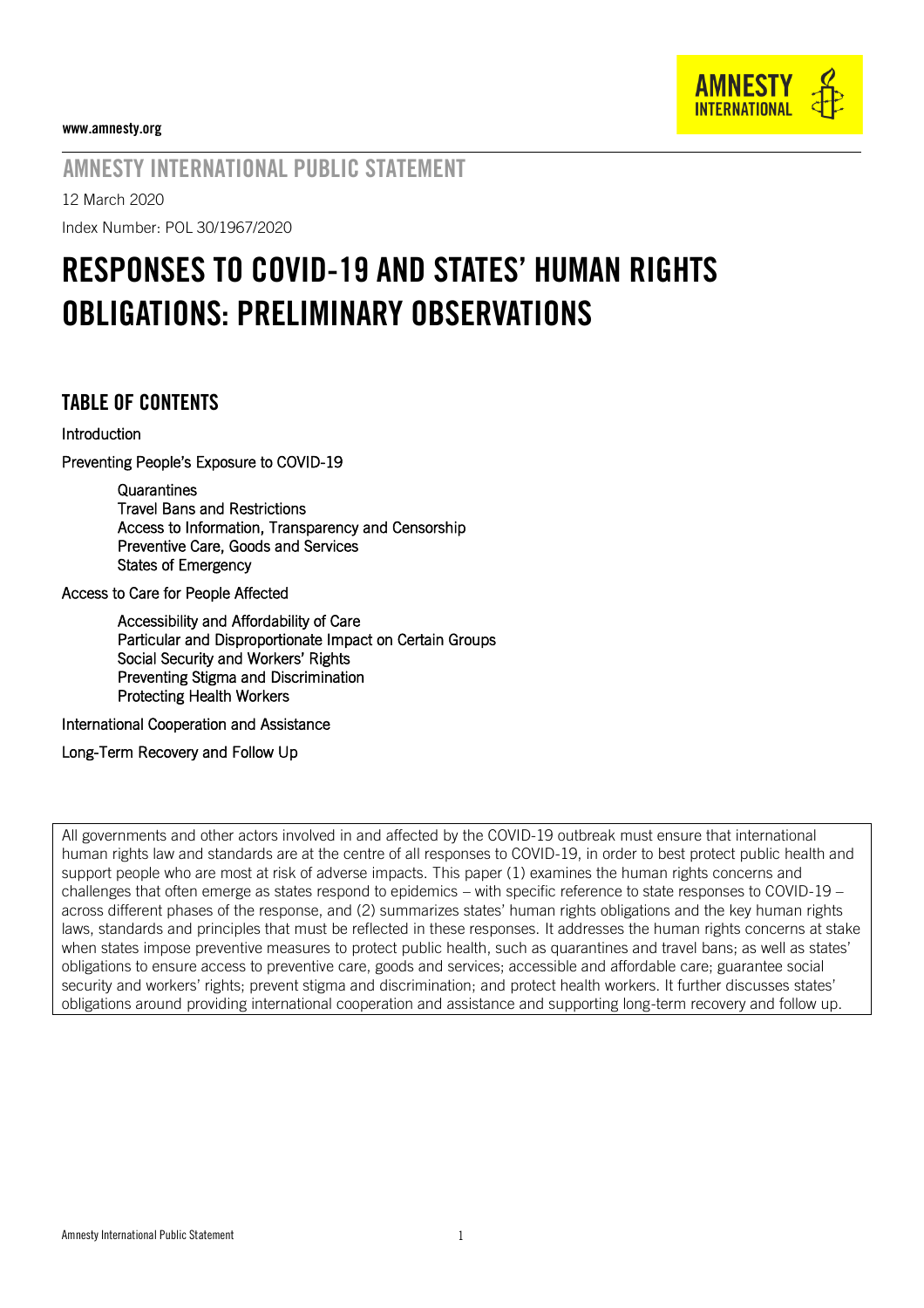# INTRODUCTION

At the time of publication of this paper, there had been 113,702 confirmed cases of COVID-19, and over 4,000 deaths across more than 100 countries on all inhabited continents. <sup>1</sup> The WHO has designated the disease a pandemic. <sup>2</sup> This is a challenging time for countries trying to respond to the spread of the virus, inter-governmental and non-governmental actors supporting their efforts, and most of all for the people and health care workers in affected countries who have faced, or risk, exposure to COVID-19.

Human rights must be at the centre of all prevention, preparedness, containment and treatment efforts from the start, in order to best protect public health and support the groups and people who are most at risk. However, many of the measures to contain the spread of COVID-19 appear to have been proposed and implemented without full consideration of potential consequences for the enjoyment of all human rights by all, whether infected, at risk, or part of the wider population. States' obligations include the guarantee of civil, cultural, economic, political and social rights, in accordance with the principle of interdependence and indivisibility of human rights. Full respect for human rights is essential at all stages of the crisis and should not be seen as a luxury that can only be afforded once the threat for public health has been minimized. People affected by a public health emergency, including those displaced as a result of the events, remain entitled to the full and effective protection of human rights law. In particular, those infected or potentially exposed do not lose the rights of the population at large.

Furthermore, certain groups of people, such as older people and people with pre-existing medical conditions, appear to be at greater risk of severe illness and death if exposed to COVID-19. Others, including people living in poverty and those who don't have access to adequate water and safe sanitation, may face additional barriers in being able to adequately protect themselves against the virus. In designing responses to COVID-19, states should be conscious of this particular impact of the virus on specific groups of people and ensure that their needs and experiences are fully accounted for in plans and strategies.

The right to health is contained in several international human rights treaties, and most countries in the world have ratified at least one treaty that requires them to respect, protect and fulfil aspects of the right to health. The most prominent of these is the International Covenant on Economic, Social and Cultural Rights (ICESCR), which in Article 12 guarantees "the right of everyone to the enjoyment of the highest attainable standard of physical and mental health", including steps to be taken necessary for the "prevention, treatment and control of epidemic, endemic, occupational and other diseases". The Committee on Economic, Social and Cultural Rights (CESCR) – the UN body tasked with monitoring implementation of the ICESCR – has spelled out in detail states' duties flowing from this right, in particular in its General Comment 14.<sup>3</sup> As per the Committee, "Measures to prevent, treat and control epidemic and endemic diseases" are "obligations of comparable priority" to core obligations (or "the minimum, essential levels") of the right to health. The Committee has stated that a state party cannot, under any circumstances justify its non-compliance with its core obligations, "which are nonderogable".<sup>4</sup>

# PREVENTING PEOPLE'S EXPOSURE TO COVID-19

## **QUARANTINES**

-

Quarantines (the separation of people who may have been exposed to or are showing symptoms of an infectious disease) are commonly used as a response to control the spread of infectious diseases, including in countries' responses to COVID-19. Reports indicate that quarantines of varying degrees are in place today, including some that affect entire cities and regions.<sup>5</sup> Quarantines impact individuals' freedom of movement and, depending on how they are implemented, can

<sup>5</sup> Business Insider, *China's unprecedented quarantine of 11 million people in Wuhan is 3 weeks old. Here's what it's like in the isolated city*, 15 February 2020, [www.businessinsider.com/wuhan-coronavirus-what-life-like-inside-quarantined-city-china-2020-2?r=US&IR=T;](http://www.businessinsider.com/wuhan-coronavirus-what-life-like-inside-quarantined-city-china-2020-2?r=US&IR=T) BBC News, *Coronavirus: Quarantined inside Italy's red zone,* [www.bbc.co.uk/news/world-europe-51651099;](http://www.bbc.co.uk/news/world-europe-51651099) Al Jazeera, *Coronavirus: Japan gov't defends handling of ship quarantine*[, www.aljazeera.com/news/2020/02/coronavirus-japan-govt-defends-handling-ship-quarantine-200220111441912.html](http://www.aljazeera.com/news/2020/02/coronavirus-japan-govt-defends-handling-ship-quarantine-200220111441912.html)





<sup>1</sup> As of 10 March 2020. See, for example: KFF, *Global Health Policy Tracker*[, www.kff.org/global-health-policy/fact-sheet/coronavirus-tracker/.](http://www.kff.org/global-health-policy/fact-sheet/coronavirus-tracker/) See also WHO, Coronavirus disease (COVID-2019) Situation Reports[, www.who.int/emergencies/diseases/novel-coronavirus-2019/situation-reports](http://www.who.int/emergencies/diseases/novel-coronavirus-2019/situation-reports) <sup>2</sup> WHO, *WHO characterizes COVID-19 as a pandemic*, 11 March 2020, www.who.int/emergencies/diseases/novel-coronavirus-2019/events-as-theyhappen

<sup>&</sup>lt;sup>3</sup> Committee on Economic, Social and Cultural Rights, General Comment 14, The right to the highest attainable standard of health (article 12 of the International Covenant on Economic, Social and Cultural Rights), UN Doc. E/C.12/2000/4 (2000) (hereinafter: CESCR [General Comment 14\)](https://tbinternet.ohchr.org/_layouts/15/treatybodyexternal/Download.aspx?symbolno=E%2fC.12%2f2000%2f4&Lang=en). <sup>4</sup> CESCR [General Comment 14](https://tbinternet.ohchr.org/_layouts/15/treatybodyexternal/Download.aspx?symbolno=E%2fC.12%2f2000%2f4&Lang=en), paras 43, 44 and 47. Paragraph 47 states that the "core obligations" in paragraph 43 are non-derogable. As per the Committee in paragraph 44, states' responsibilities towards the obligations listed in paragraphs 43 and 44 are "of comparable priority", and therefore treated equivalently.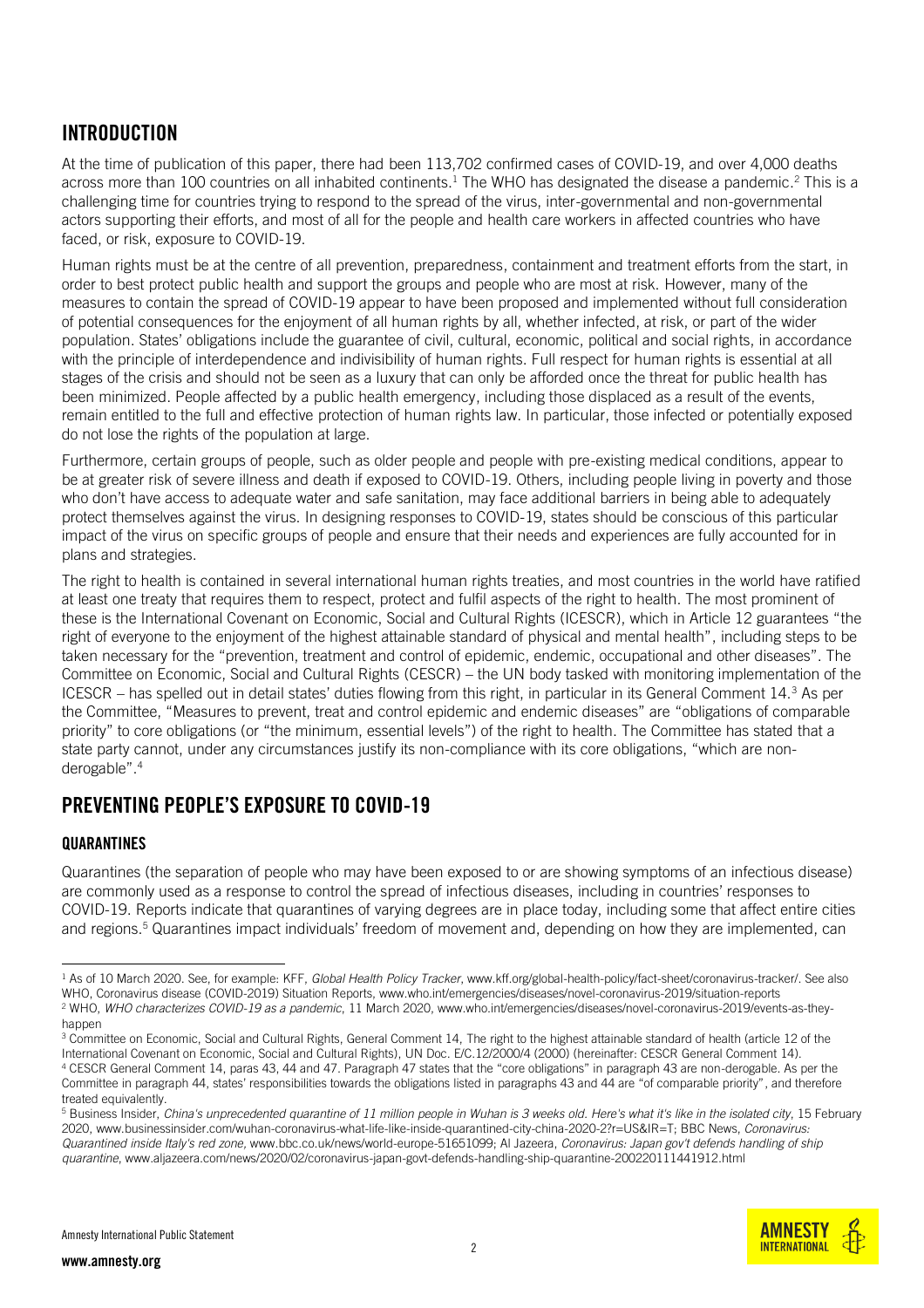also amount to arbitrary deprivation of liberty. There have also been reports of people facing additional barriers to exercising their human rights because they are in quarantine, including accessing basic necessities such as food, hygiene supplies and health care, and experiencing adverse impacts on their jobs and salaries because they cannot go to work.<sup>6</sup> Quarantines have other human rights impacts as well: they may disproportionately affect people living in poverty, because they may not have sufficient resources to buy health, food and other supplies. They may also have limited savings to last through a period of unpaid leave. Quarantines are only permissible under international human rights law in limited circumstances.

According to the UN International Covenant on Civil and Political Rights (ICCPR), restrictions may be imposed on the freedom of movement, if they are provided by law, and necessary to protect certain specified legitimate aims, one of which is public health, and "are consistent with the other rights recognized in the [ICCPR]."<sup>7</sup> The Siracusa Principles on the Limitation and Derogation of Provisions in the ICCPR ("Siracusa Principles"), an expert interpretation of the ICCPR, provide further guidance on when and how restrictions to human rights may be implemented.<sup>8</sup> These include the following: (i) No limitation on a right recognized by the ICCPR shall be discriminatory; (ii) any limitations must respond to a pressing public or social need, pursue a legitimate aim, and be proportional to that aim;<sup>9</sup> (iii) states should use no more restrictive means than are required for the achievement of the purpose of the limitation; (iv) the burden of justifying a limitation upon a right guaranteed under the ICCPR lies with the state; and (v) every limitation imposed shall be subject to the possibility of challenge to and remedy against its abusive application.<sup>10</sup> In the context of limitations on rights to protect public health, the Siracusa Principles reiterate that these "measures must be specifically aimed at preventing disease or injury or providing care for the sick and injured".<sup>11</sup>

The Committee on Economic, Social and Cultural Rights' General Comment 14 provides further guidance on this issue, stating that any restrictions and limitations on the grounds of public health "must be in accordance with the law, including international human rights standards, compatible with the nature of the rights protected by the Covenant, in the interest of legitimate aims pursued, and strictly necessary for the promotion of the general welfare in a democratic society".<sup>12</sup> They should be of limited duration, subject to review, and the least restrictive alternative must be adopted where several types of limitations are available.<sup>13</sup> Where quarantine and isolation measures are being implemented, they should be done in a safe and respectful manner, and mindful of the risks to the full enjoyment of human rights they pose. In order to enhance public trust and cooperation, respect affected people's right to dignity and give them as much control as possible over their lives, any measures restricting freedom of movement should be voluntary wherever possible. If it is necessary to impose a quarantine system, the government nonetheless has an obligation to provide and carry it out in accordance to relevant international human right standards, in particular to ensure humane conditions for those subjected to such measures, and to install an effective monitoring and review system. The rights of those under quarantine should be respected and protected, and people's basic needs should be met, including adequate shelter, food, water and sanitation.

<sup>11</sup> Siracusa Principles, para. 25.

<sup>-</sup><sup>6</sup> CNN, *Healthy Wuhan residents say they were forced into mass coronavirus quarantine, risking infection*, 24 February 2020, [edition.cnn.com/2020/02/22/asia/china-coronavirus-roundup-intl-hnk/index.html](https://edition.cnn.com/2020/02/22/asia/china-coronavirus-roundup-intl-hnk/index.html) 

<sup>7</sup> Article 12(3), ICCPR.

<sup>&</sup>lt;sup>8</sup> Siracusa Principles on the Limitation and Derogation of Provisions in the International Covenant on Civil and Political Rights, UN Doc. E/CN.4/1984/4 (1984) (hereinafter: Siracusa Principles). The Human Rights Committee (HRC or Committee) has issued further guidance around the validity of restrictions on Rights under the ICCPR within General Comments, which emphasize the duty on states to justify any limitations, and the requirements that any such measures are provided by law, necessary, proportionate and subject to review. For example, in relation to the right to liberty and security of person, Article 9 of the ICCPR, the Committee has emphasized that it applies to involuntary hospitalization, and states parties have the burden to demonstrate that "any detention does not last longer than absolutely necessary, that the overall length of possible detention is limited and that they fully respect the guarantees provided for by article 9 in all cases." Reasons for the detention must be given to the detainee, who should be provided with access to independent legal advice and the detention must be subject to impartial judicial review, Human Rights Committee, General Comment No. 35, Article 9 (Liberty and security of person) 2014, UN Doc. CCPR/C/GC/35 (2014), para. 15. In relation to the right to freedom of opinion and expression, Article 19 of the ICCPR, the HRC has stressed that any limitation related to public health must be necessary, proportionate and "must not be overbroad"; Human Rights Committee, General Comment No. 34, Article 19: Freedoms of opinion and expression (2011), UN Doc. CCPR/C/GC/34, para. 34. Any restrictions on Freedom of Movement based on public health grounds must similarly be "provided by law, must be necessary in a democratic society for the protection of these purposes and must be consistent with all other rights recognized in the Covenant", they must also be nondiscriminatory, proportionate and precisely framed; ICCPR General Comment No. 27: Article 12 (Freedom of Movement) (1999), UN Doc. CCPR/C/21/Rev.1/Add.9, paras 11-18.

<sup>9</sup> CESCR General Comment No. 14, para. 29 states that any limitations "... must be proportional, i.e., the least restrictive alternative must be adopted..." and "…they should be of limited duration and subject to review."

<sup>&</sup>lt;sup>10</sup> Siracusa Principles, paras 8-12. The HRC has stressed that "States parties should duly take into account the developments within international law as to human rights standards applicable in emergency situations" citing the Siracusa Principles, ICCPR General Comment No. 29, States of Emergency (Article 4), UN Doc. CCPR/C/21/Rev.1/Add.11 (2001), para. 10.

<sup>&</sup>lt;sup>12</sup> CESC[R General Comment 14,](https://tbinternet.ohchr.org/_layouts/15/treatybodyexternal/Download.aspx?symbolno=E%2fC.12%2f2000%2f4&Lang=en) para. 28.

<sup>13</sup> CESC[R General Comment 14,](https://tbinternet.ohchr.org/_layouts/15/treatybodyexternal/Download.aspx?symbolno=E%2fC.12%2f2000%2f4&Lang=en) para. 29.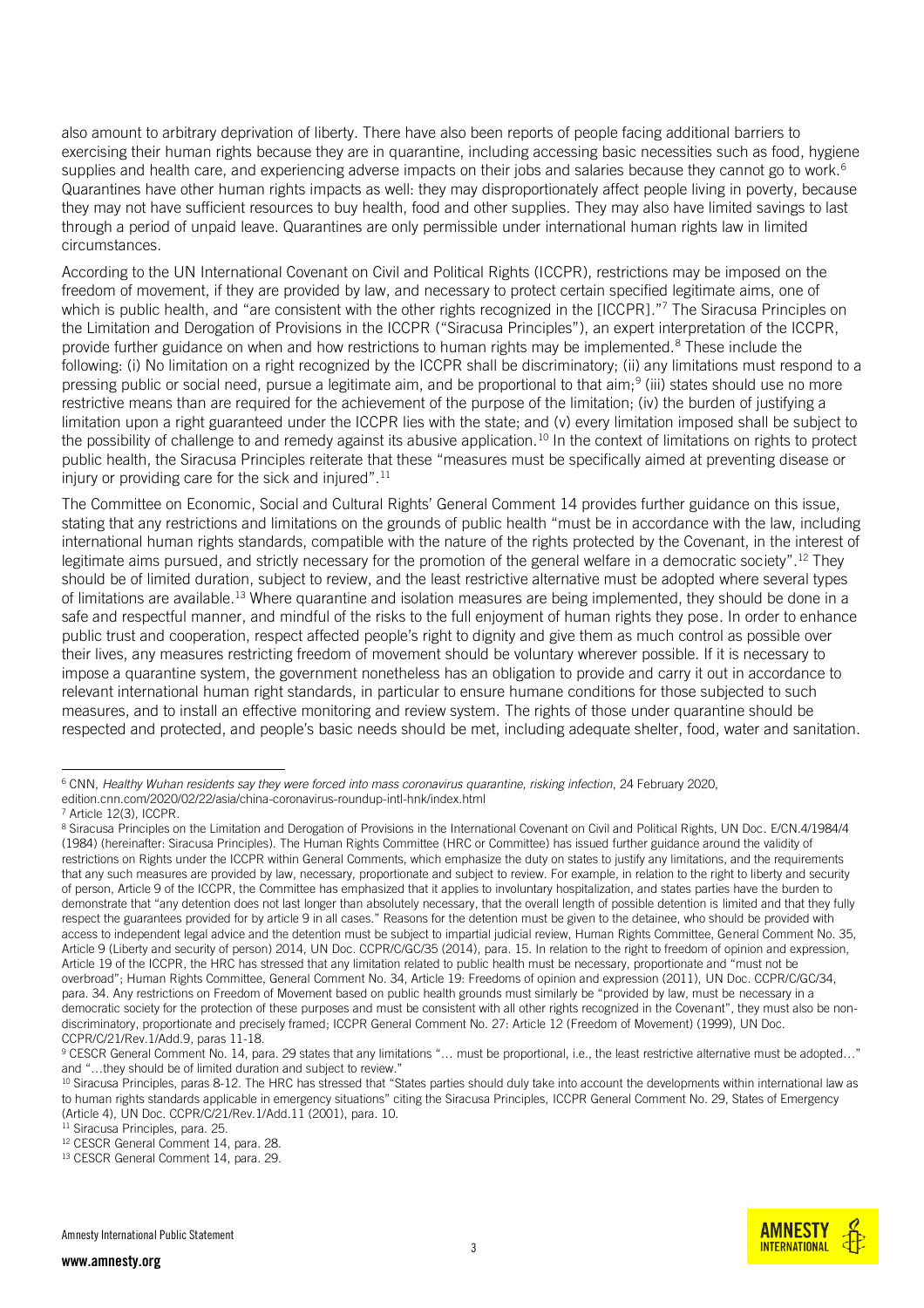These principles must apply to all decisions by states to impose quarantines, and other limitations on the freedom of movement, in response to the spread of COVID-19.

## TRAVEL BANS AND RESTRICTIONS

Other state responses – such as travel restrictions and bans – can also impact the right to the freedom of movement, which includes the freedom to leave any country and the right to not be arbitrarily deprived of the right to enter one's own country.<sup>14</sup> Several countries have closed certain borders,<sup>15</sup> or imposed bans on travel to and from areas with high numbers of COVID-19 cases,<sup>16</sup> often impacting people trying to reach their homes and families,<sup>17</sup> conducting their regular business, or accessing education at schools and universities. The World Health Organization (WHO) generally advises against the application of travel or trade restrictions to countries experiencing COVID-19 outbreaks, except in limited circumstances, because of the risks of this approach. According to their most recent guidance, "restrictions may interrupt needed aid and technical support, may disrupt businesses, and may have negative social and economic effects on the affected countries"; furthermore, "restricting the movement of people and goods during public health emergencies is ineffective in most situations and may divert resources from other interventions".<sup>18</sup>

According to the ICCPR, restrictions may be imposed on the freedom of movement, in limited circumstances and subject to specific justifications (see above) if they are provided by law and necessary to protect public health. <sup>19</sup> When imposed, travel restrictions and bans must be consistent with the obligations contained in the ICCPR, as interpreted by the Siracusa Principles described above, including being non-discriminatory, legitimate, necessary and proportionate, that is, be the least restrictive alternative available.

#### ACCESS TO INFORMATION, TRANSPARENCY AND CENSORSHIP

Article 19 of the ICCPR protects the freedom to "seek, receive and impart information and ideas of all kinds", and this right can only be subject to restrictions in limited circumstances, including in the interests of public health. Where this ground is invoked by states, the safeguards contained in the ICCPR and ICESCR, as described above, must apply. Access to health-related information is also a crucial part of the right to health. Providing "education and access to information concerning the main health problems in the community, including methods of preventing and controlling them" is considered an "obligation of comparable priority" to the core obligations of the right to health. <sup>20</sup> Information accessibility is a key dimension of the accessibility of health care, and includes the right to "seek, receive and impart information and ideas concerning health issues".<sup>21</sup> All affected individuals and communities are entitled to easy, accessible, timely and meaningful information concerning the nature and level of the health threat, the possible measures to be taken to mitigate risks, early warning information of possible future consequences and information on ongoing response efforts. Information should be available in the languages necessary to meet the various needs of those affected, and through media and in formats that can be easily understood and accessed, so that those affected can fully participate and take informed decisions in the response efforts.

In order to effectively contain the spread of the virus, provide medical care for those who need it, and avoid harmful misdirection of resources, trust is essential. But for the public to have that trust, the affected communities need to be contacted in time and have to have access to all relevant and available information to understand the nature of the health crisis. Where possible, this should be done with community participation and through early partnerships with local authorities. Failures to do so can heighten the sense of helplessness, anger and frustration, undermine the public health response, put the health of others at risk, and may constitute human rights violations.<sup>22</sup> When states' responses to COVID-19 are based on restrictions of information, a lack of transparency and censorship, they risk undermining the rights mentioned above. They also risk making it harder for people to take adequate actions to protect themselves from

-

16 For information about travel restrictions and bans by country, se[e www.iatatravelcentre.com/international-travel-document-news/1580226297.htm](www.iatatravelcentre.com/international-travel-document-news/1580226297.htm) <sup>17</sup> Channel News Asia, *COVID-19 travel bans trap South Koreans abroad*, 25 February 2020[, www.channelnewsasia.com/news/asia/covid-19-](http://www.channelnewsasia.com/news/asia/covid-19-coronavirus-travel-bans-trap-south-koreans-abroad-12469894)

[coronavirus-travel-bans-trap-south-koreans-abroad-12469894](http://www.channelnewsasia.com/news/asia/covid-19-coronavirus-travel-bans-trap-south-koreans-abroad-12469894)

**AMNEST INTERNATIONAL** 

<sup>14</sup> Article 12, ICCPR.

<sup>15</sup> BBC, *Coronavirus: How is Iran responding to the outbreak?*, 2 March 2020, [www.bbc.co.uk/news/world-middle-east-51642926](http://www.bbc.co.uk/news/world-middle-east-51642926)

<sup>18</sup> WHO*, Updated WHO recommendations for international traffic in relation to COVID-19 outbreak*, 29 February 2020, [www.who.int/ith/2019](https://www.who.int/ith/2019-nCoV_advice_for_international_traffic-rev/en/) [nCoV\\_advice\\_for\\_international\\_traffic-rev/en/](https://www.who.int/ith/2019-nCoV_advice_for_international_traffic-rev/en/)

 $19$  Article 12(3), ICCPR.

<sup>20</sup> CESC[R General Comment 14,](https://tbinternet.ohchr.org/_layouts/15/treatybodyexternal/Download.aspx?symbolno=E%2fC.12%2f2000%2f4&Lang=en) para. 44.

<sup>21</sup> CESC[R General Comment 14,](https://tbinternet.ohchr.org/_layouts/15/treatybodyexternal/Download.aspx?symbolno=E%2fC.12%2f2000%2f4&Lang=en) para. 12(b).

<sup>22</sup> WSJ, *As Iran's Leaders Contract Coronavirus, Doubts Emerge Over National Tally*, 28 February 2020[, www.wsj.com/articles/as-irans-leaders-contract](file:///C:/Users/sanhita.ambast/AppData/Local/Microsoft/Windows/INetCache/Content.Outlook/75MVXJRS/www.wsj.com/articles/as-irans-leaders-contract-coronavirus-doubts-emerge-over-national-tally-11582903223)[coronavirus-doubts-emerge-over-national-tally-11582903223;](file:///C:/Users/sanhita.ambast/AppData/Local/Microsoft/Windows/INetCache/Content.Outlook/75MVXJRS/www.wsj.com/articles/as-irans-leaders-contract-coronavirus-doubts-emerge-over-national-tally-11582903223) CNN, *Coronavirus disinformation creates challenges for China's government*, 2 March 2020, [edition.cnn.com/2020/03/01/asia/china-coronavirus-truth-rumors-intl-hnk/index.html](file:///C:/Users/sanhita.ambast/AppData/Local/Microsoft/Windows/INetCache/Content.Outlook/75MVXJRS/edition.cnn.com/2020/03/01/asia/china-coronavirus-truth-rumors-intl-hnk/index.html)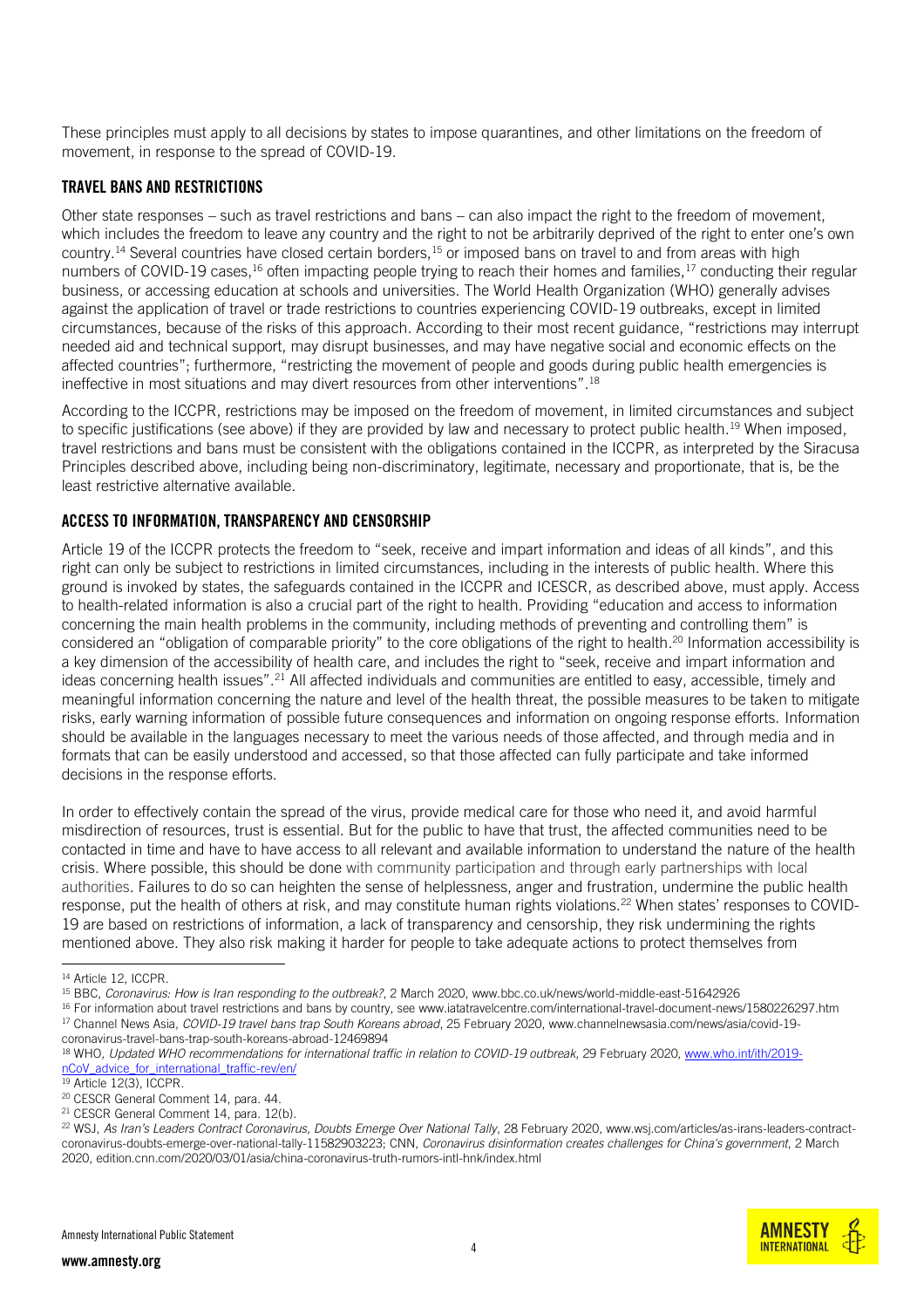infection, and for all stakeholders to obtain a realistic picture and coordinate and take effective action to combat the spread of the virus.

## PREVENTIVE CARE, GOODS AND SERVICES

The right to health includes the "prevention, treatment and control of epidemic, endemic, occupational and other diseases".<sup>23</sup> In the context of a spreading epidemic, this includes the obligation on states to ensure that preventive care, goods, services and information is available and accessible to all persons. This includes the dissemination of accessible, accurate and evidence-based information about how people can protect themselves, as well as ensuring that any goods necessary to ensure prevention are available and affordable for all persons. There are several reports of shortages of protective goods, such as sanitizer and masks, in some areas.<sup>24</sup> A report by a local NGO, the Society for Community Organisation (SoCO), noted that nearly 70% of low-income families in Hong Kong cannot afford to buy protective equipment, including masks and disinfectant.<sup>25</sup> States must ensure that these items are accessible and affordable, where their use is recommended. Furthermore, there is a real risk of COVID-19 reaching more countries and regions across the globe: at the time of writing, people in over 100 countries have been exposed to it. Many states may not have the resources or health system capacity to respond effectively to its spread. The right to health includes the obligation to provide international cooperation and assistance (see below). Governments that have the financial and technical capacity to do so must aid states with less resources to prepare for and deal with any outbreak.

## STATES OF EMERGENCY

Under exceptional circumstances in terms of a public health emergency, states might need to exercise their emergency powers. If the situation places a threat to the life of the nation (for example if the disease is significantly communicable and of sufficient seriousness – especially high morbidity – or there is risk of further expansion), then the state might be empowered to declare a state of emergency in accordance to international law and standards.<sup>26</sup> States of emergency must be limited to the extent strictly required by the exigencies of the situation, "relating to the duration, geographical coverage and material scope, and any measures of derogation resorted to because of the emergency". <sup>27</sup> All relevant safeguards under international law must be adhered to, including the official proclamation of the state of emergency and its international notification with full information about the measures taken and a clear explanation of the reasons for them; that it must be temporary and subject to periodic and genuine review before any extension; and to narrow down any derogations of human rights to those for which this is actually allowed under international law, and strictly necessary in the situation.

# ACCESS TO CARE FOR PEOPLE AFFECTED

## ACCESSIBILITY AND AFFORDABILITY OF CARE

While vaccines and cures for COVID-19 are still being developed and unlikely to be available in the short term, persons – including those infected, or suspected of being so or having been exposed to the virus – still need access to health care to access tests, and if necessary, supportive care to manage the symptoms and consequences of the virus. A recent study has noted a potential association of COVID-19 related mortality with health-care resource availability.<sup>28</sup> In other words, people face more severe health outcomes due to COVID-19 where health care resources are not easily accessible and available.<sup>29</sup> In such circumstances, it is also likely that people with lower incomes, in remote areas and from marginalized groups may face greater challenges in accessing the health care they need.

-

<sup>24</sup> BBC, *Coronavirus: How is Iran responding to the outbreak?*, 2 March 2020, [www.bbc.co.uk/news/world-middle-east-51642926](http://www.bbc.co.uk/news/world-middle-east-51642926)

<sup>25</sup> SCMP, *Coronavirus: Hong Kong's low-income families struggling to afford masks and disinfectant, new study claims*, 23 February 2020, [www.scmp.com/news/hong-kong/health-environment/article/3051968/coronavirus-hong-kongs-low-income-families](http://www.scmp.com/news/hong-kong/health-environment/article/3051968/coronavirus-hong-kongs-low-income-families)

<sup>23</sup> ICESCR, Article 12(2).

<sup>&</sup>lt;sup>26</sup> Article 4, ICCPR; Article 27, American Convention on Human Rights; Article 15, European Convention on Human Rights. See also Human Rights Committee, *General Comment No. 29 States of Emergency (Article 4)*, UN Doc. CCPR/C/21/Rev.1/Add.11 (2001).

<sup>27</sup> Human Rights Committee, *General Comment No. 29 States of Emergency (Article 4)*, UN Doc. CCPR/C/21/Rev.1/Add.11 (2001), para 4. <sup>28</sup> Yunpeng Ji, Zhongren Ma et al., 'Potential association between COVID-19 mortality and health-care resource availability', *The Lancet*, 25 February 2020, [www.thelancet.com/journals/langlo/article/PIIS2214-109X\(20\)30068-1/fulltext](http://www.thelancet.com/journals/langlo/article/PIIS2214-109X(20)30068-1/fulltext)

<sup>&</sup>lt;sup>29</sup> In general, the WHO has likewise cautioned that the world's poorest populations are unduly affected by "three of the world's most fatal communicable diseases – malaria, HIV/AIDS and tuberculosis" noting that "in many cases [diseases] are compounded and exacerbated by other inequalities and inequities including gender, age, sexual orientation or gender identity and migration status." WHO, *Human rights and health - Fact Sheet*, 29 December 2017, www.who.int/mediacentre/factsheets/fs323/en/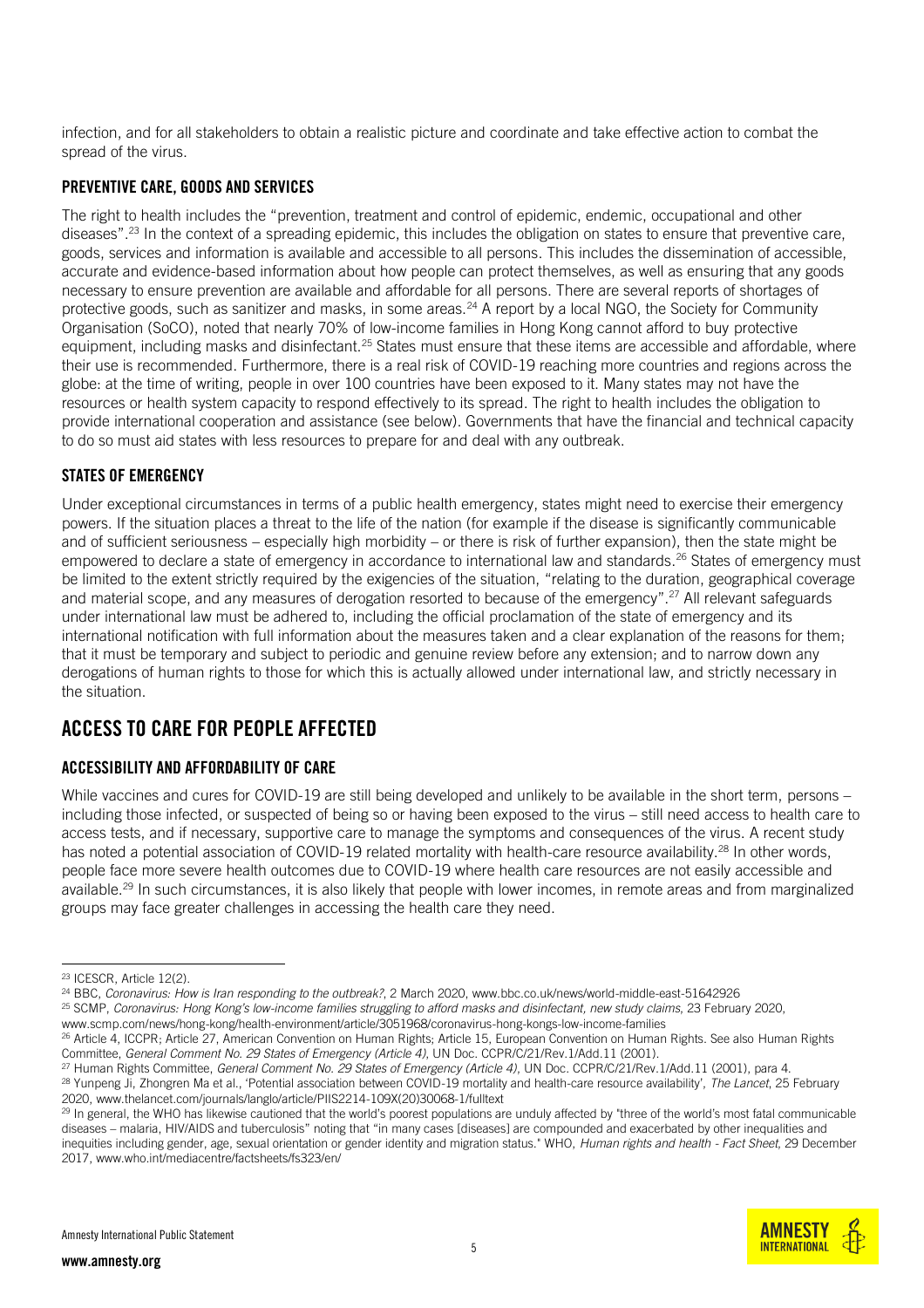Under the right to health, health care goods, facilities and services – including access to care and any vaccines and cures developed for COVID-19 in the future – should be available in sufficient quantity within the state; accessible to everyone without discrimination; respectful of medical ethics and culturally appropriate; and scientifically and medically appropriate and of good quality.<sup>30</sup> To be considered "accessible", these goods and services must be accessible to all, especially the most vulnerable or marginalized sections of the population; within safe physical reach for all sections of the population; and affordable for all. "Accessibility" also includes the accessibility of health-related information.

The right to health includes both physical and mental health. States should ensure that psychosocial support is available for potential mental health consequences of the COVID-19 epidemic and the subsequent containment measures, such as anxiety or depression. People with the virus, including those infected or suspected of being so or having been exposed to it, as well as their families, have the right to be meaningfully consulted and given the opportunity to take charge of their own affairs to the maximum extent possible.

States should also ensure that any vaccines and treatment developed for COVID-19 are affordable and accessible to all persons. They should work with significant stake holders (including pharmaceutical companies) to this end, keeping in the human rights responsibilities of all actors involved.<sup>31</sup> They should also prioritize and accelerate efforts to ensure that people are able to enjoy their rights to water and sanitation, which are crucial, in particular for effectively preventing exposure to COVID-19.<sup>32</sup>

#### PARTICULAR AND DISPROPORTIONATE IMPACT ON CERTAIN GROUPS

All people can get COVID-19; however, certain groups appear to be at greater risk of severe illness and death. According to the WHO, older people and people with pre-existing medical conditions (such as asthma, diabetes or heart disease) seem to be more vulnerable to becoming severely ill with the virus.<sup>33</sup> While there has been limited information so far on the gendered impact of the COVID-19 epidemic, in previous public health emergencies, women and girls have experienced particular and disproportionate impacts.<sup>34</sup> This is often linked to women performing care-giving roles, both in the informal sector and the health and social sector,<sup>35</sup> and thus being at higher risk of exposure to illnesses; as well as gender inequality around health seeking and decision making. <sup>36</sup> All response efforts should include a gender analysis to ensure that the rights of women, girls and gender non-conforming people are protected and that they receive appropriate support. This analysis should identify potential threats to their health, safety and other human rights, and mitigate these. Their particular needs must be taken into consideration, including by ensuring their access to sexual and reproductive health information, goods and services, for example by ensuring that everyone who needs it has access to menstrual hygiene products and supplies needed by pregnant and breastfeeding women.

Furthermore, some people may face additional barriers in being able to adequately protect themselves against the virus – for example, people living in poverty will find it much harder to access preventive measures, including masks and sanitizer; and people who are homeless will also face significant challenges self-isolating. Similarly, people without access to adequate water and safe sanitation will be more vulnerable to the spread of COVID-19 and will find it harder to take the steps to protect themselves that are being currently advised (such as washing hands frequently). Other people that may be particularly impacted include those who do not have any choice but to live or work in close proximity with others without access to adequate preventive measures, such as in prisons $37$  or in work environments that pose health risks.

-

[www.thelancet.com/journals/lancet/article/PIIS0140-6736\(20\)30526-2/fulltextWenham](http://www.thelancet.com/journals/lancet/article/PIIS0140-6736(20)30526-2/fulltextWenham)

<sup>37</sup> See for example: AIUK, *Iran: amid coronavirus fears, Nazanin Zaghari-Ratcliffe should be released unconditionally*, (Press release, 3 March 2020), [www.amnesty.org.uk/press-releases/iran-amid-coronavirus-fears-nazanin-zaghari-ratcliffe-should-be-released](http://www.amnesty.org.uk/press-releases/iran-amid-coronavirus-fears-nazanin-zaghari-ratcliffe-should-be-released)



**AMNEST INTERNATIONAL** 

<sup>30</sup> CESC[R General Comment 14,](https://tbinternet.ohchr.org/_layouts/15/treatybodyexternal/Download.aspx?symbolno=E%2fC.12%2f2000%2f4&Lang=en) para 12.

<sup>31</sup> Report of the Special Rapporteur on the right of everyone to the enjoyment of the highest attainable standard of physical and mental health, Human Rights Guidelines for Pharmaceutical Companies in relation to Access to Medicines, UN Doc. A/63/263 (2008), www.who.int/medicines/areas/human\_rights/A63\_263.pdf

<sup>32</sup> The rights to water and sanitation have been recognized as being derived from the right to an adequate standard of living (Article 11 of the ICESCR), and therefore implicitly contained in the ICESCR and other instruments; see Amnesty International, *Human Rights for Human Dignity* (Index: POL 34/001/2014), pp. 50-53.

<sup>&</sup>lt;sup>33</sup> WHO, *Coronavirus disease (COVID-19) advice for the public: Myth busters (2020), [www.who.int/emergencies/diseases/novel-coronavirus-](http://www.who.int/emergencies/diseases/novel-coronavirus-2019/advice-for-public/myth-busters)*[2019/advice-for-public/myth-busters](http://www.who.int/emergencies/diseases/novel-coronavirus-2019/advice-for-public/myth-busters)

<sup>&</sup>lt;sup>34</sup> UNFPA, New Ebola outbreak hits women and girls hardest in the Democratic Republic of the Congo, 10 September 2018, [www.unfpa.org/news/new](http://www.unfpa.org/news/new-ebola-outbreak-hits-women-and-girls-hardest-democratic-republic-congo)[ebola-outbreak-hits-women-and-girls-hardest-democratic-republic-congo](http://www.unfpa.org/news/new-ebola-outbreak-hits-women-and-girls-hardest-democratic-republic-congo)

<sup>35</sup> According to research by the WHO, women form 70% of workers in the health and social sector. See, WHO, *Gender equity in the health workforce: Analysis of 104 countries*, Health Workforce Working Paper 1, [https://www.who.int/hrh/resources/gender\\_equity-health\\_workforce\\_analysis/en/;](https://www.who.int/hrh/resources/gender_equity-health_workforce_analysis/en/) <sup>36</sup> Clare Wenham, Julia Smith et al, 'COVID-19: the gendered impacts of the outbreak', The Lancet, 6 March 2020,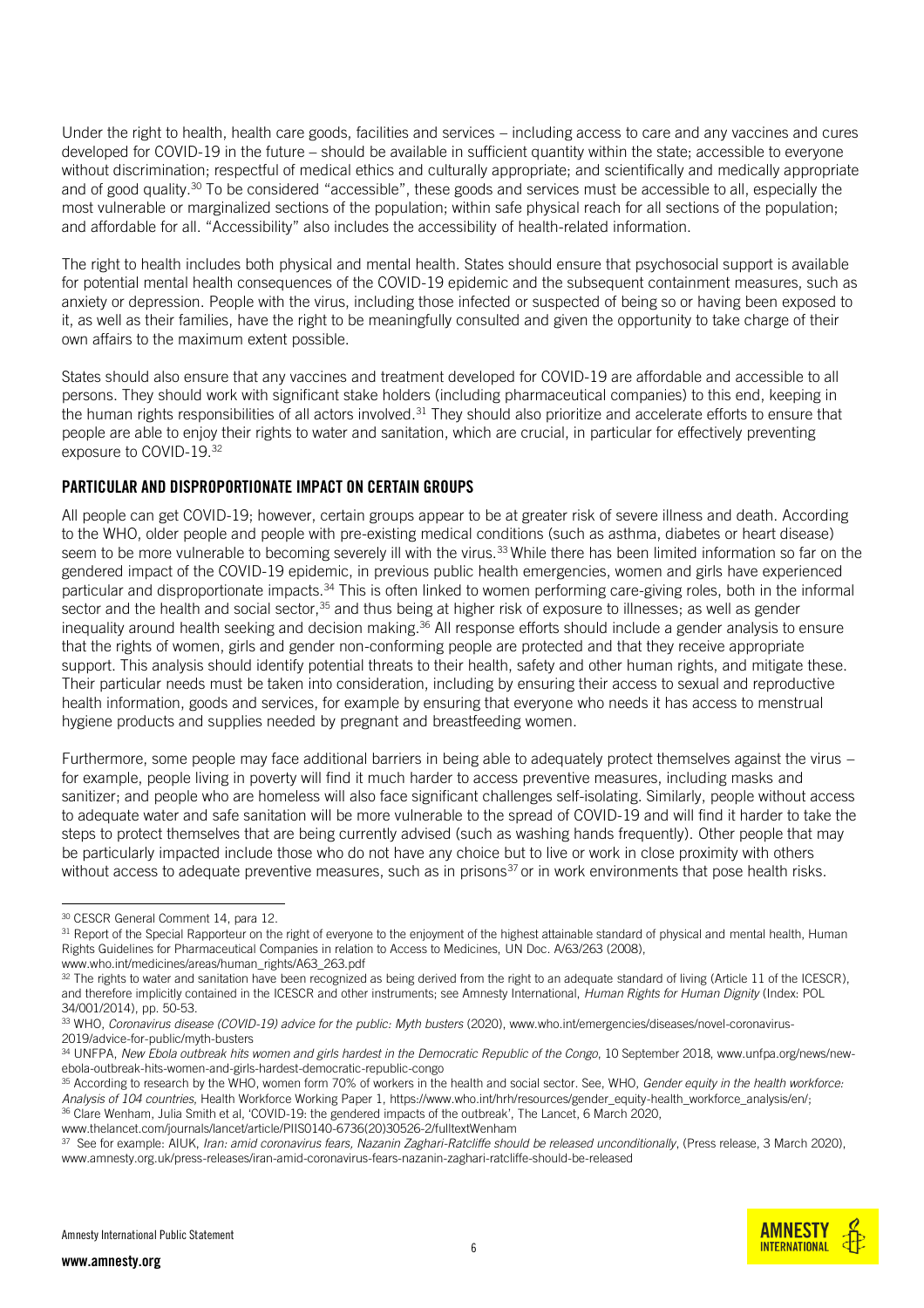People with lower incomes and insecure or informal employment may experience reductions in their income or unemployment due to the growing impacts of the epidemic on some parts of the economy will also be more adversely impacted.<sup>38</sup> In designing responses to COVID-19, states should be conscious of this particular impact of the virus on specific groups of people and ensure that their needs and experiences are fully accounted for in plans and strategies.

An increase in COVID-19 cases can also put increased pressure on public health systems, which may adversely impact people who otherwise need regular access to health care – for non-COVID-19 related reasons – including people with chronic health conditions, older persons and people who are pregnant.<sup>39</sup> For example, reports have described how pregnant women in China are facing challenges in accessing antenatal care and skilled medical care to give birth because of the diversion of health care staff and resources to the COVID-19 response.<sup>40</sup> Older people and those with disabilities, even if not directly affected by the virus, often find themselves more isolated, and public health measures introduced in the context of COVID-19 may make access to basic needs even more difficult than before.<sup>41</sup> States should carry out a survey with those in immediate need of assistance to ensure that everyone has access to necessary goods and services. In general, while preparing for and responding to the possible spread of COVID-19, states should account for the impact of this response on the health system and people seeking care for other conditions and mitigate any adverse impact.

## SOCIAL SECURITY AND WORKERS' RIGHTS

Several measures that have been introduced with the aim of protecting public health – such as travel bans, quarantines, limitations on public gatherings etc. – can adversely impact people's rights to and at work, with people in insecure forms of labour being disproportionately affected. This includes migrant workers, <sup>42</sup> people in insecure employment including in the "gig" economy, <sup>43</sup> people on lower incomes, irregular migrants and people working in the informal sector. Workers in these sectors often do not get adequate, or any, social security benefits, meaning they lose wages when they are quarantined and have no sick pay. They may also face additional challenges in accessing testing and treatment when they fall ill. States should ensure that all people have access to social security – including sick pay, health care and parental leave – when they are unable to work because of the COVID-19 epidemic. <sup>44</sup> This includes, for instance, if they are sick, or quarantined, or caring for children because of school closures. In addition to realizing the right to social security, these measures are also essential to support people to effectively adhere to the public health measures states put in place: for example, people are more likely to respect quarantines without adverse consequences to themselves if they have access to adequate social security benefits.

#### PREVENTING STIGMA AND DISCRIMINATION

As a consequence of the spread of COVID-19, several reports have emerged of discrimination and stigma against people perceived to be from certain countries or ethnicities. For example, Chinese restaurants are reportedly losing business in some countries,<sup>45</sup> and restaurants and hotels in some countries have turned away Chinese customers.<sup>46</sup> People who are perceived to be from East Asia have been harassed, subjected to racist abuse, attacked and physically injured in some

<sup>46</sup> Bloomberg, *Fear in the Age of Coronavirus: Chinese No Longer Welcome*, 30 January 2020, [swww.bloomberg.com/news/articles/2020-01-30/fear-in](http://www.bloomberg.com/news/articles/2020-01-30/fear-in-the-age-of-coronavirus-chinese-no-longer-welcome)[the-age-of-coronavirus-chinese-no-longer-welcome](http://www.bloomberg.com/news/articles/2020-01-30/fear-in-the-age-of-coronavirus-chinese-no-longer-welcome)





<sup>-</sup><sup>38</sup> SCMP, *What about us? Needy in Hong Kong who fall short of mark for HK\$10,000 government handout cry foul*, 26 February 2020, www.scmp.com/news/hong-kong/hong-kong-economy/article/3052526/what-about-us-needy-hong-kong-who-fall-short-mark

<sup>&</sup>lt;sup>39</sup> NPR, *What Happens If You're Critically III In China — But Not With Coronavirus, 25 February 2020,* 

[www.npr.org/sections/goatsandsoda/2020/02/25/805712259/what-happens-if-youre-critically-ill-in-china-but-not-with-coronavirus](http://www.npr.org/sections/goatsandsoda/2020/02/25/805712259/what-happens-if-youre-critically-ill-in-china-but-not-with-coronavirus)

<sup>40</sup> New York Times, *'I Felt Like Crying': Coronavirus Shakes China's Expecting Mothers*, 25 February 2020,

[www.nytimes.com/2020/02/25/business/coronavirus-china-pregnant.html; r](http://www.nytimes.com/2020/02/25/business/coronavirus-china-pregnant.html;)esources for reproductive and sexual health were diverted to the emergency response, contributing to a rise in maternal mortality in a region with one of the highest rates in the world.

<sup>41</sup> SCMP, *Amid coronavirus outbreak, bigger killers lurk for Hong Kong's elderly living alone – isolation and panic*, 29 February 2020,

www.scmp.com/news/hong-kong/health-environment/article/3052694/amid-coronavirus-outbreak-bigger-killers-lurk

<sup>42</sup> Al Jazeera, *Coronavirus outbreak: What do migrant workers do?*, 5 March 2020[, www.aljazeera.com/news/2020/03/coronavirus-outbreak-migrant](http://www.aljazeera.com/news/2020/03/coronavirus-outbreak-migrant-workers-do-200305102831177.html)[workers-do-200305102831177.html](http://www.aljazeera.com/news/2020/03/coronavirus-outbreak-migrant-workers-do-200305102831177.html)

<sup>43</sup> See for example: The Guardian, *'If I catch the coronavirus I'm screwed. Gig economy workers can't afford to be ill'*, 7 March 2020,

[www.theguardian.com/world/2020/mar/07/gig-economy-workers-on-breadline-too-poor-to-stay-at-home-if-they-catch-coronavirus;](http://www.theguardian.com/world/2020/mar/07/gig-economy-workers-on-breadline-too-poor-to-stay-at-home-if-they-catch-coronavirus) BBC, *Coronavirus: 'If I become ill I'll have to work'*, 9 March 2020, [www.bbc.co.uk/news/business-51800050](http://www.bbc.co.uk/news/business-51800050)

<sup>44</sup> For more details see Committee on Economic, Social and Cultural Rights, General Comment 19, The Right to Social Security (art. 9), UN Doc. E/C.12/GC/19 (2008).

<sup>45</sup> CNN, *Chinese restaurants are losing business over coronavirus fears*, 18 February 2020, [edition.cnn.com/2020/02/18/australia/australia-chinese](https://edition.cnn.com/2020/02/18/australia/australia-chinese-restaurants-coronavirus-intl-hnk-scli/index.html)[restaurants-coronavirus-intl-hnk-scli/index.html](https://edition.cnn.com/2020/02/18/australia/australia-chinese-restaurants-coronavirus-intl-hnk-scli/index.html)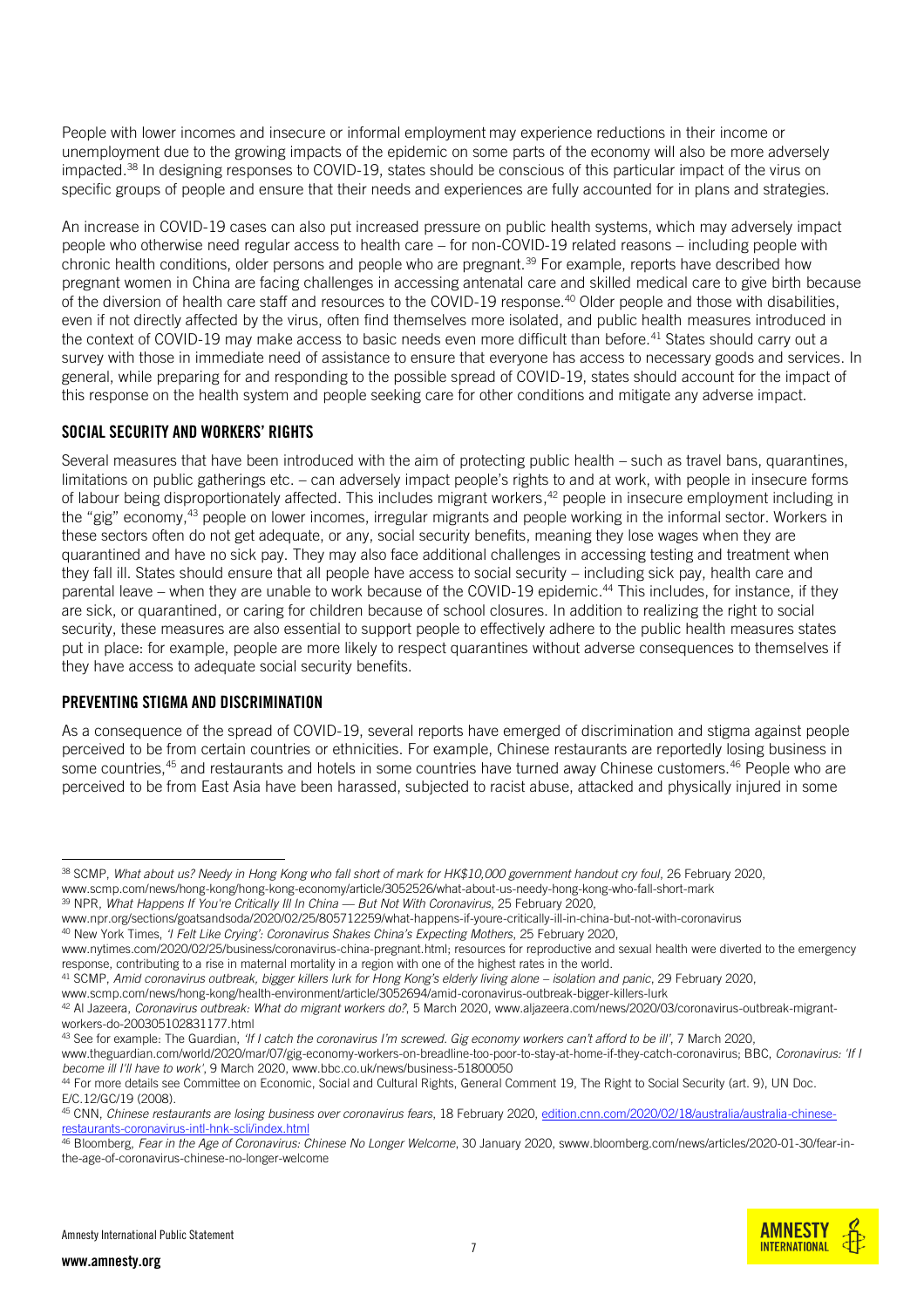countries.<sup>47</sup> The principles of equality and non-discrimination contained in different human rights instruments<sup>48</sup> must remain central to all government responses to COVID-19. The right to non-discrimination is an immediate and crosscutting obligation and applies to the exercise of each and every human right guaranteed under international law. As per CESCR General Comment 20, health status is a prohibited ground of discrimination; states should ensure that a person's actual or perceived health status is not a barrier to realizing the rights under the ICESCR; and states should adopt measures to address the widespread stigmatization of persons on the basis of their (real or perceived) health status, as this can undermine their ability to enjoy their human rights.<sup>49</sup>

Public health bodies have also noted the harmful impacts of such stigma. WHO briefings have further explained how this stigma has adverse public health impacts: it can encourage people to hide the illness to avoid discrimination, prevent people from seeking health care immediately, and disincentivise people from adopting healthy behaviours.<sup>50</sup> Similarly, the Centers for Disease Prevention and Control in the US has noted: "Stigma hurts everyone by creating more fear or anger towards ordinary people instead of the disease that is causing the problem".<sup>51</sup> States should take concrete, deliberate and targeted measures to address this discrimination and stigma, including implementing strategies, policies and plans of action to address actions by public and private actors, and to protect all individuals from mistreatment.

## PROTECTING HEALTH WORKERS

Health workers are at the frontline of this epidemic, continuing to deliver services despite the personal risks to them and their families. The risks they face include contracting COVID-19 while doing their jobs, long working hours, psychological distress and fatigue.<sup>52</sup> While comprehensive information on the impact of the epidemic on health workers is being assessed, reports indicate that over 3,000 health workers have contracted the virus in China alone.<sup>53</sup> There, hospital doctors treating COVID-19 patients have died, including Li Wenliang, the first doctor who spoke out about the nascent health crisis late in 2019, but who was silenced and reprimanded by the Chinese government. 54

The right to health requires states to "formulate, implement and periodically review a coherent national policy to minimize the risk of occupational accidents and diseases, as well as to provide a coherent national policy on occupational safety and health services",<sup>55</sup> which includes the working conditions of health workers. Adequate and quality personal protective equipment, information, training and psychosocial support are all necessary to support nurses, doctors and other response staff.<sup>56</sup> States must also ensure there are mechanisms in place to guarantee support for the families of health workers and others who have died or become ill as a consequence of exposure to COVID-19.

# INTERNATIONAL COOPERATION AND ASSISTANCE

Human rights cannot be fully realized without international cooperation and assistance. The vast majority of the world's states have recognized that human rights obligations include the obligation of international cooperation and assistance, including with respect to the right to health.<sup>57</sup> CESCR General Comment 14 states clearly that "given that some diseases

<sup>51</sup> Centers for Disease Control and Prevention, *Stigma and Resilience*, https://www.cdc.gov/coronavirus/2019-ncov/about/related-stigma.html

[www.businessinsider.com/healthcare-workers-getting-coronavirus-500-infected-2020-2?r=US&IR=T](http://www.businessinsider.com/healthcare-workers-getting-coronavirus-500-infected-2020-2?r=US&IR=T)

<sup>-</sup><sup>47</sup> Dutchreview, *Coronavirus: Dutch-Chinese woman attacked after asking a group of Dutch boys to stop singing a racist song*, 24 February 2020, [dutchreview.com/news/coronavirus-dutch-chinese-woman-attacked-over-racist-song/;](file:///C:/Users/sanhita.ambast/AppData/Local/Microsoft/Windows/INetCache/Content.Outlook/75MVXJRS/dutchreview.com/news/coronavirus-dutch-chinese-woman-attacked-over-racist-song/) SCMP, *Singaporean student in London bashed after responding to racist coronavirus taunts*, 3 March 2020, [www.scmp.com/news/asia/southeast-asia/article/3064742/singaporean-student-london-bashed-after](http://www.scmp.com/news/asia/southeast-asia/article/3064742/singaporean-student-london-bashed-after-responding-racist)[responding-racist;](http://www.scmp.com/news/asia/southeast-asia/article/3064742/singaporean-student-london-bashed-after-responding-racist) The Guardian, *Doctors and nurses at Melbourne hospital racially abused over coronavirus panic*, 27 February 2020, www.theguardian.com/world/2020/feb/27/doctors-and-nurses-at-melbourne-hospital-racially-abused-over-coronavirus-panic

<sup>48</sup> Article 1 and 2, Universal Declaration of Human Rights; Article 2, ICESCR; Article 2, ICCPR; Article 2, Convention on the Rights of the Child; Article 2, Convention on the Elimination of all Forms of Discrimination Against Women; Article 2, International Convention on the Elimination of All Forms of Racial Discrimination; Article 1, European Convention on Human Rights; Article 1, American Convention on Human Rights.

<sup>49</sup> Committee on Economic, Social and Cultural Rights, General Comment 20, Non-discrimination in economic, social and cultural rights (article 2(2) of the International Covenant on Economic, Social and Cultural Rights), UN Doc. E/C.12/GC/20 (2009), para. 33.

<sup>50</sup> WHO, *Coronavirus disease 2019 (COVID-19) Situation Report – 35,* 24 February 2020, www.who.int/docs/default-source/coronaviruse/situationreports/20200224-sitrep-35-covid-19.pdf?sfvrsn=1ac4218d\_2

<sup>52</sup> WHO, *Coronavirus disease (COVID-19) outbreak: Rights, roles and responsibilities of health workers, including key considerations for occupational safety and health,* [www.who.int/docs/default-source/coronaviruse/who-rights-roles-respon-hw-covid-19.pdf?sfvrsn=bcabd401\\_0](http://www.who.int/docs/default-source/coronaviruse/who-rights-roles-respon-hw-covid-19.pdf?sfvrsn=bcabd401_0) <sup>53</sup> Business Insider, *Nearly 3,400 Chinese healthcare workers have gotten the coronavirus, and 13 have died*, 5 March 2020,

<sup>54</sup> Amnesty International, China: *Doctor's death highlights human rights failings in coronavirus outbreak*, (Press release, 7 February 2020),

www.amnesty.org/en/latest/news/2020/02/china-doctor-death-highlights-human-rights-failings-in-coronavirus-outbreak <sup>55</sup> CESC[R General Comment 14,](https://tbinternet.ohchr.org/_layouts/15/treatybodyexternal/Download.aspx?symbolno=E%2fC.12%2f2000%2f4&Lang=en) para 36.

<sup>56</sup> WHO, *Coronavirus disease (COVID-19) outbreak: Rights, roles and responsibilities of health workers, including key considerations for occupational safety and health,* [www.who.int/docs/default-source/coronaviruse/who-rights-roles-respon-hw-covid-19.pdf?sfvrsn=bcabd401\\_0](http://www.who.int/docs/default-source/coronaviruse/who-rights-roles-respon-hw-covid-19.pdf?sfvrsn=bcabd401_0)

<sup>57</sup> CESC[R General Comment 14,](https://tbinternet.ohchr.org/_layouts/15/treatybodyexternal/Download.aspx?symbolno=E%2fC.12%2f2000%2f4&Lang=en) paras 38 and 45.